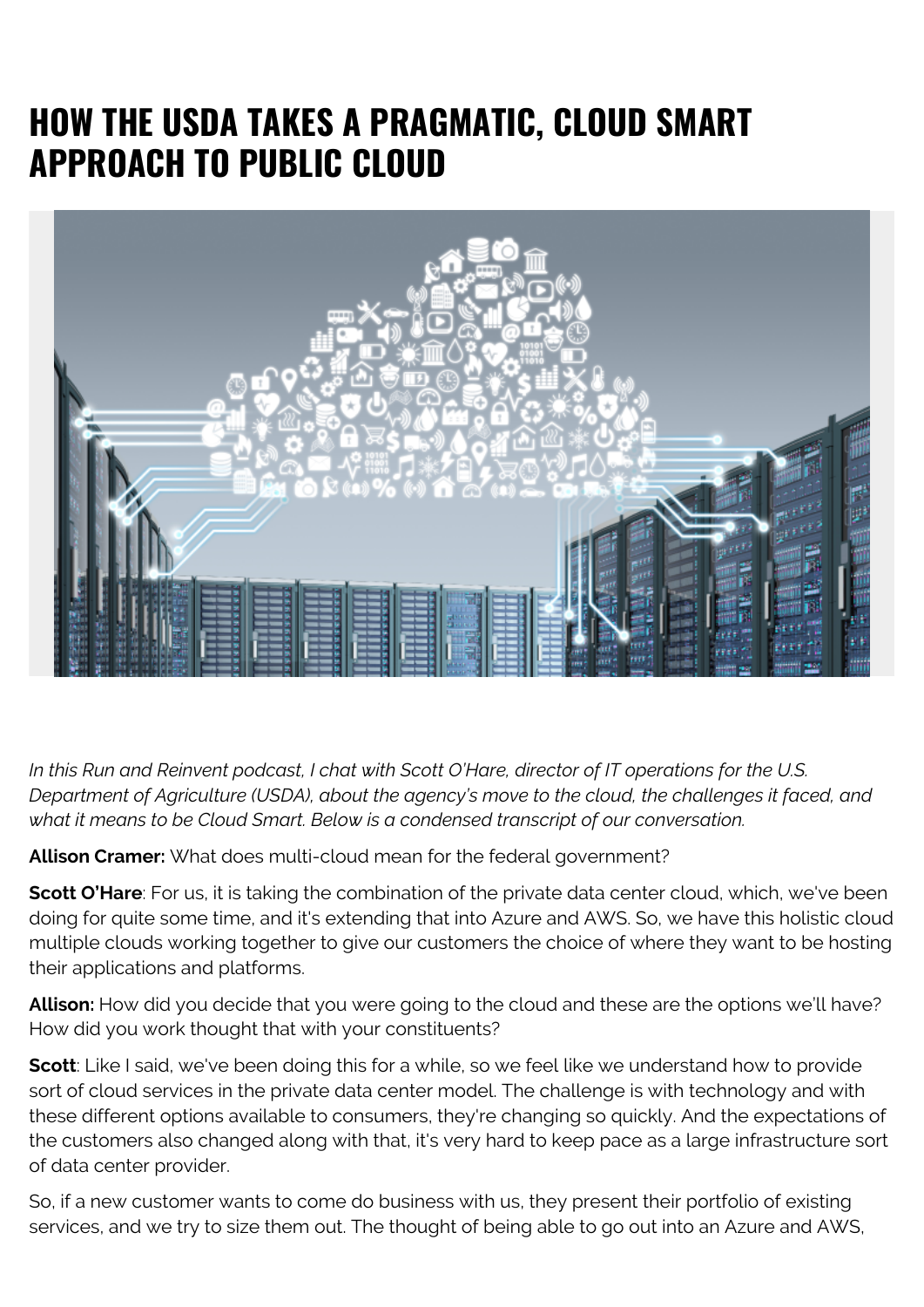which we all think of having unlimited capacity and capability, but you only pay for what you need as you need it, makes it very enticing for us. We get away from those traditional capital expenses and turn those into operating costs where we're just passing that directly onto the customer. We don't have to charge them for sort of the entire data center footprint.

**Allison:** Some folks have gone through that cloud journey have had some unpleasant surprises as they try to shift some of those costs around. Maybe they have different dependencies that they didn't completely understand and what moving from a [CapEx to an OpEx structure](https://blogs.bmc.com/blogs/capex-vs-opex/), how that would change their cost basis. Did you have any of those challenges or was a little bit smoother for you?

**Scott**: Absolutely. If anybody tells you it's, uh, easy, I think you need to dive a little deeper into what their definition of easy is. We've been on this cloud journey for six or seven years since it was sort of originally decided that everybody is going to be moving to the cloud and getting out of doing everything themselves and having known data centers, etcetera. So, it wasn't really until the last 12 months, I would say, that we kind of figured out how to make some substantial progress forward.

A lot of those challenges were, ah, culture is the biggest challenge. It's convincing an organization that might be 30, 40, 50 years old, and it's really set in doing that a certain way, that there are different ways to do it. That it doesn't necessarily mean that you're not going to have a role or a position or a job when it's done, it just means that we need to figure out how to repurpose people.

What we found is if we start with what we're doing well today, before we move out into the cloud. And we try to say, "How can we replicate where it makes sense, some of these things out in the cloud space?" It was really about identifying what we were really good at and where we wanted to complement ourselves and take these really small chunks and kind of dipped our toes out into the commercial cloud space and see what we could come up with.

**Allison :**Could you elaborate there a little bit more of like, what do you think it takes to be cloud smart?

**Scott**: The concept of Cloud First, which has been sort of the brand or the moniker for years now. It's like everybody needs to get out there. I think it paralyzes pretty much everybody that I work with and partner with and I've dealt with. They know that they're supposed to do it, but don't really understand how or why to do it. Cloud Smart is about refocusing that line of thought and figuring out where it makes sense in your portfolio to take those small steps and get out there as it makes sense and as you can prove that it's successful.

We give ourselves very targeted goals in very aggressive time frames. We're doing sort of an agile development methodology and we'll say we have this to accomplish in 30 days. If we don't, then that's the fail part, and that's fine because the other part of fail fast is if I fail, then what's Plan B? Well, what did we have in the pipeline ready to go to try something else? But we don't sit there and try for six or nine or 12 months to accomplish a single task for a set of small tasks. We try to keep the scope small, deliver in a very aggressive timeframe and monitor ourselves and be able to say, we either made it or we didn't in that very short window.

**Allison:** Do you have any advice that you give to people who are trying to figure out how to determine the success metrics?

**Scott**: I understand that most people, when they're pitching the advantages of moving to the cloud cost, comes up right away. The nice thing is we didn't focus on cost first. So, we have these four pillars in order of priority that we focused on were we're sort of moving or extending our services out into the commercial cloud. And the number one pillar is security. And number two is performance.